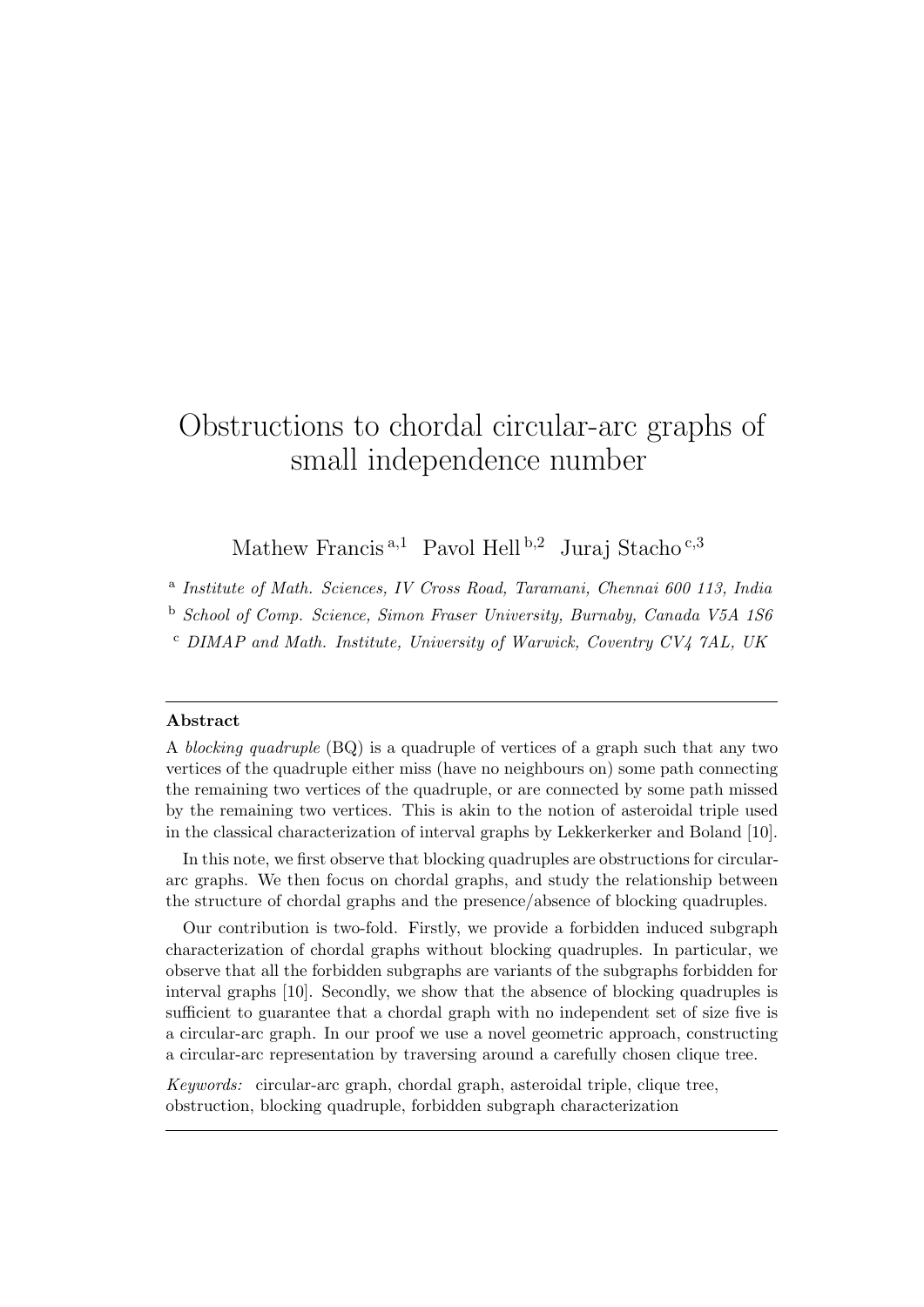# 1 Introduction

The study of graph obstructions has a long tradition in graph theory. To understand the structure of graphs in a particular graph class, it is often useful (if not easier) instead to characterize all minimal graphs that are not in the class, usually known as obstructions. They often result in elegant characterization theorems and can be used as succinct certificates in certifying algorithms.

In this paper, we seek obstructions to circular-arc graphs, the intersection graphs of families of arcs of a circle. This problem dates back at least as far as the 1970's [\[9,](#page-6-0)[12,](#page-6-1)[13\]](#page-6-2), and remains a challenging question capturing the interest of many researchers over the years  $[1,2,6,9,11,12,13]$  $[1,2,6,9,11,12,13]$  $[1,2,6,9,11,12,13]$  $[1,2,6,9,11,12,13]$  $[1,2,6,9,11,12,13]$  $[1,2,6,9,11,12,13]$  $[1,2,6,9,11,12,13]$ .

Predating the study of circular arc graphs, the class of interval graphs, intersection graphs of families of intervals of the real line, was investigated. Interval graphs are a subclass of chordal graphs, graphs in which every cycle has a chord, as well as of circular-arc graphs. They are known to admit a number of interesting characterizations [\[8](#page-6-5)[,10\]](#page-6-6) and efficient recognition algorithms [\[4](#page-5-2)[,5\]](#page-5-3). In particular, the result of Lekkerkerker and Boland [\[10\]](#page-6-6) describes interval graphs in terms of forbidden induced subgraphs as well as forbidden substructures – chordless cycles and so-called *asteroidal triples*.

This result is the main motivation of our paper wherein we seek to describe analogous forbidden substructures for circular-arc graphs.

We remark in passing that, besides interval graphs, there are other subcases of circular-arc graphs that have already been characterized by the absence of simple obstructions. Namely, *unit circular-arc graphs* and *proper circular-arc* graphs in [\[13\]](#page-6-2), chordal proper circular-arc graphs in [\[1\]](#page-5-0), cobipartite circulararc graphs in  $[12]$  and later in  $[6]$  (using so-called *edge-asteroids*), and *Helly* circular-arc graphs within circular-arc graphs in [\[11\]](#page-6-4) (using so-called obstacles).

More recently, in [\[2\]](#page-5-1), the authors gave forbidden induced subgraph characterizations for  $P_4$ -free circular-arc graphs, diamond-free circular-arc graphs, paw-free circular-arc graphs, and most relevant for this paper, they characterized claw-free chordal circular-arc graphs. Our results (namely Theorem [3.2\)](#page-3-0) may be seen as complementing their work, since in this regard we give a forbidden induced subgraph characterization of  $\overline{K_5}$ -free chordal circular-arc graphs.

<sup>&</sup>lt;sup>1</sup> MF partially supported by the grant ANR-09-JCJC-0041. E-mail: mathew@imsc.res.in

<sup>2</sup> PH partially supported by the author's NSERC Discovery Grant. E-mail: pavol@sfu.ca

<sup>3</sup> JS gratefully acknowledges support from EPSRC, grant EP/I01795X/1. E-mail: j.stacho@warwick.ac.uk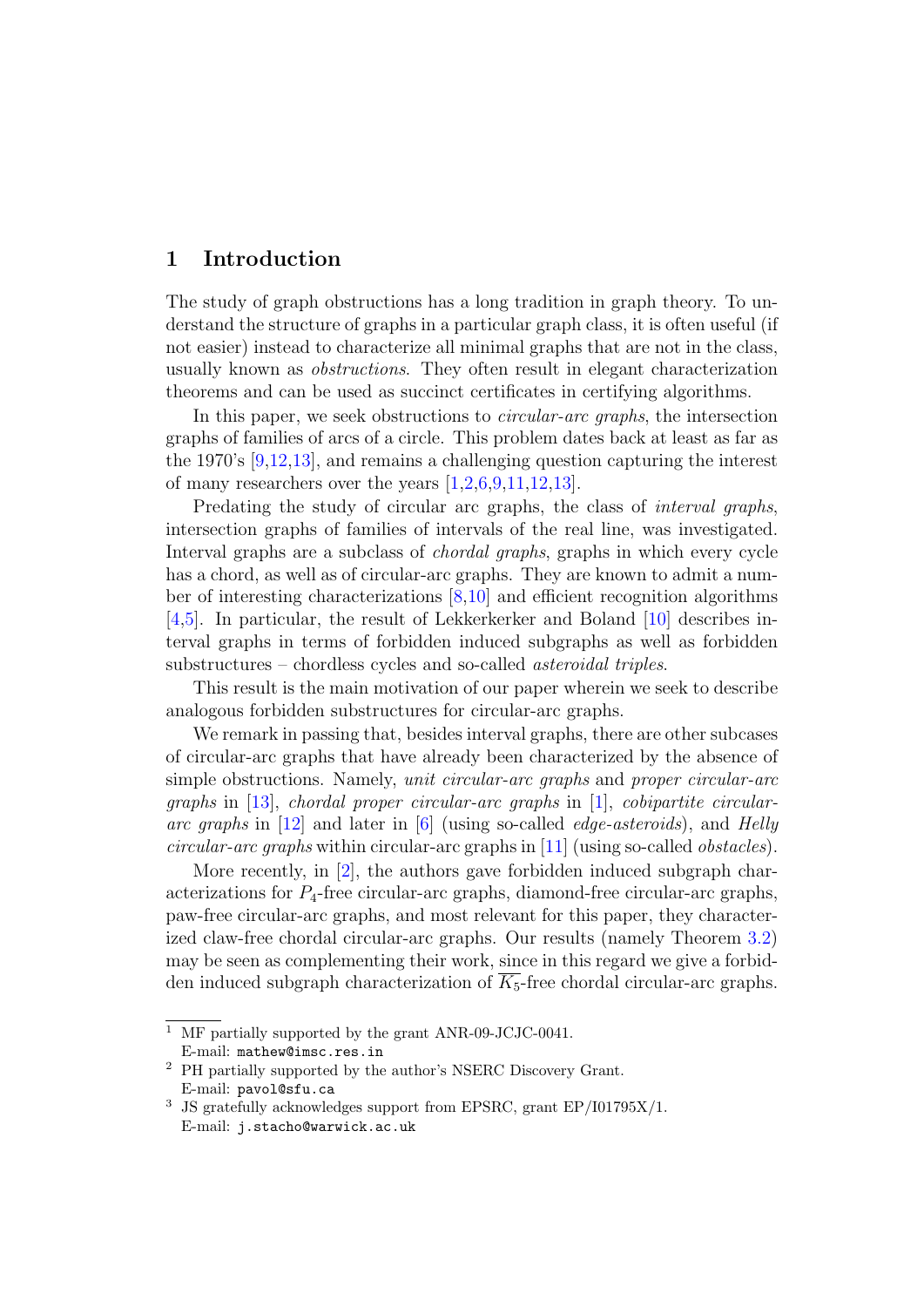# 2 Blocking quadruple

To build intuition, we start by recalling the definition of asteroidal triple. We say that a vertex x misses a path  $P$  in  $G$  if x has no neighbour on  $P$ .

Vertices  $x, y, z$  form an *asteroidal triple* of G if between any two of them, there is a path in G missed by the third vertex. It is easy to see that an interval graph cannot have an asteroidal triple [\[10\]](#page-6-6).

We say that vertices x, y avoid vertices z, w in G if there exists an xy-path missed by both z and w, or there exists a zw-path missed by both x and y.

We say that vertices  $x, y, z, w$  form a blocking quadruple (BQ) of G if any two of them avoid the remaining two.

#### <span id="page-2-1"></span>**Lemma 2.1** If G is a circular-arc graph, then G has no blocking quadruple.

To see this, observe that a BQ is always an independent set of size four. Now, suppose that  $G$  has a circular-arc representation and the arcs representing vertices  $x, y, z, w$  appear in this circular order. Then no path between x and z can be missed by both y and w, and no path between y and w can be missed by x and z. In other words, the vertices  $x, z$  do not avoid  $y, w$ .

Let us now discuss various forms of blocking quadruples that one may encounter in graphs. One class of such examples arises from asteroidal triples: if  $a, b, c$  form an asteroidal triple of G and d is a vertex of degree zero in  $G$ , then  $a, b, c, d$  is a blocking quadruple. This can be seen in the first three graphs in Figure [1.](#page-2-0) Other ways of extending an asteroidal triple to a BQ are also illus-trated in Figure [1.](#page-2-0) The vertices  $a, b, c$  in each of the graphs in the second row form an asteroidal triple while the vertices  $a, b, c, d$  form a blocking quadruple. For chordal graphs, these are all possible forms of BQs (see Theorem [3.1\)](#page-3-1).

Unlike these examples, the two chordal graphs in Figure [2](#page-3-2) do not contain blocking quadruples, and yet they are not circular-arc graphs. Thus the absence of blocking quadruples is not sufficient to guarantee that a (chordal)



<span id="page-2-0"></span>Fig. 1. Forbidden induced subgraph characterization of chordal graphs with no BQs.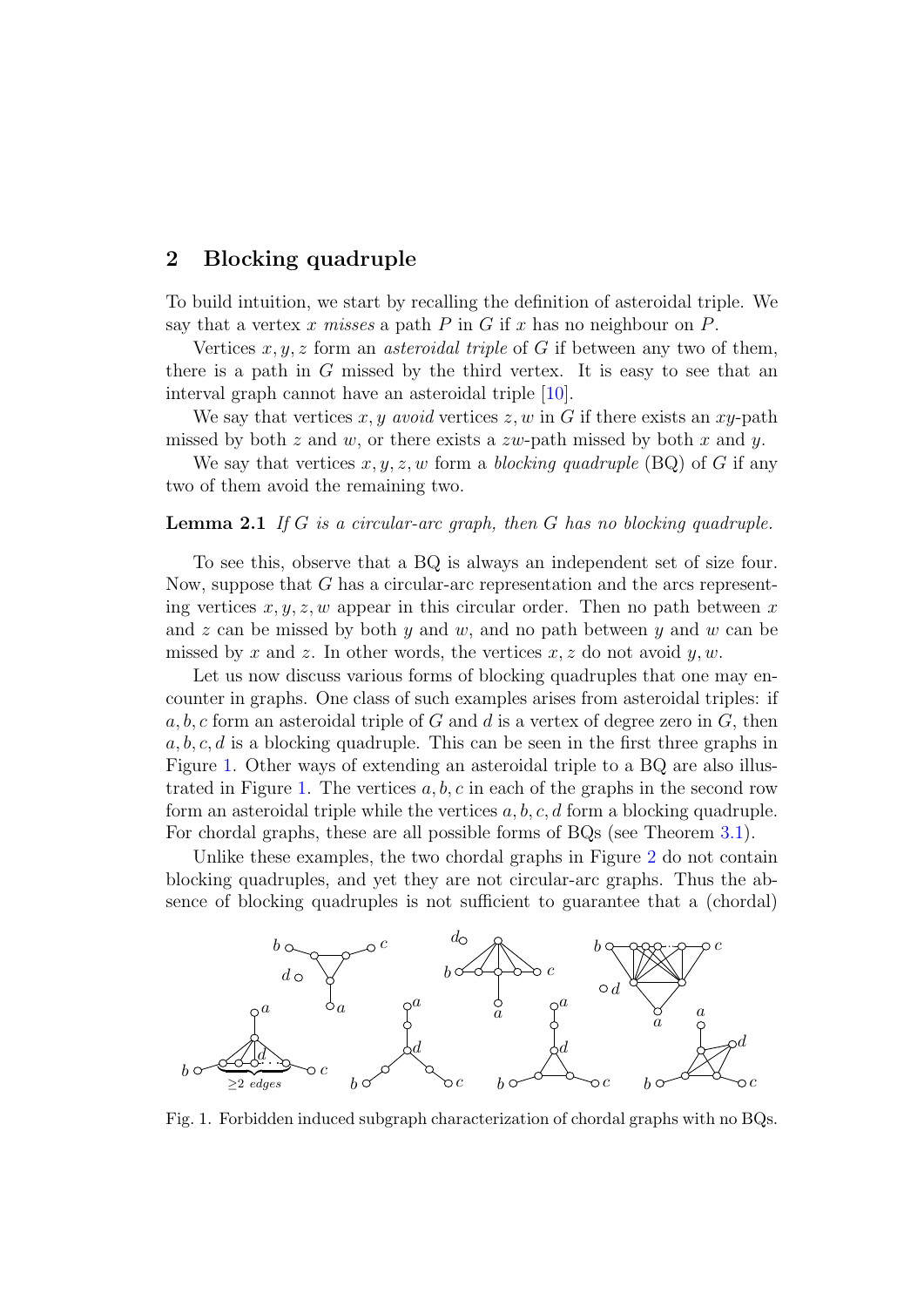

<span id="page-3-2"></span>Fig. 2. Some minimal chordal non-circular-arc graphs with no BQs.

graph is a circular-arc graph. However, in some cases, it may be sufficient. For instance, a result of [\[2\]](#page-5-1) (Corollary 15) can be restated as follows.

Lemma 2.2 A claw-free chordal graph is a circular-arc graph iff it has no BQ.

We prove a similar statement for chordal graphs of independence number at most four (see Theorem [3.2\)](#page-3-0). The absence of BQs therefore gives us a simple and uniform forbidden structure characterization of these classes, as opposed to more common forbidden induced subgraph characterizations [\[1](#page-5-0)[,2,](#page-5-1)[11,](#page-6-4)[13\]](#page-6-2).

## 3 Main results

In this section, we summarize the main theorems of this paper.

Firstly, we describe all minimal forbidden induced subgraphs characterizing chordal graphs with no BQs. These are the graphs depicted in Figure [1.](#page-2-0)

<span id="page-3-1"></span>**Theorem 3.1** If G is chordal, then the following are equivalent.

(i) G contains a blocking quadruple.

(ii) G contains an induced subgraph isomorphic to a graph in Figure [1.](#page-2-0)

In fact, the theorem holds for the more general class of *nearly chordal* graphs (a graph class defined in [\[3\]](#page-5-4) generalizing both chordal and circular-arc graphs).

Secondly, we show that the absence of BQs is necessary and sufficient for a chordal graph of independence number  $\alpha(G) \leq 4$  to be a circular-arc graph.

<span id="page-3-0"></span>**Theorem 3.2** If G is chordal and  $\alpha(G) \leq 4$ , the following are equivalent.

- $(i)$  G is a circular-arc graph.
- (ii) G contains no blocking quadruple.

The theorem fails for chordal graphs G with  $\alpha(G) \geq 5$  as Figure [2](#page-3-2) shows.

### 4 Proof sketches

To prove Theorem [3.1,](#page-3-1) consider a chordal graph  $G$  with a blocking quadruple a, b, c, d. By symmetry, we may assume that G contains an ab-path  $P_b$  missed by both c and d, and an ac-path  $P_c$  missed by both b and d. If G also contains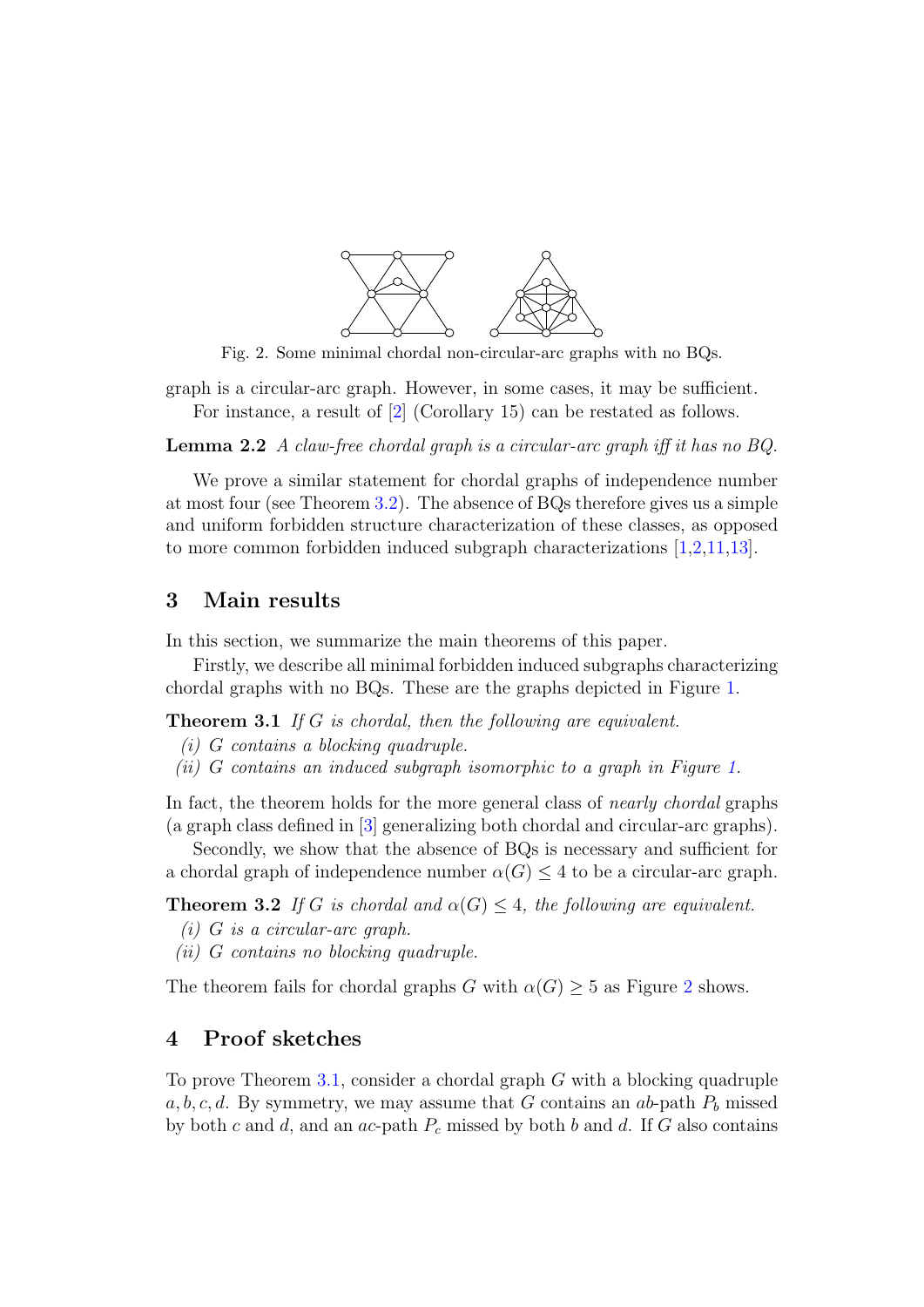

<span id="page-4-0"></span>Fig. 3. a) Example chordal graph, b) clique tree  $+$  an Euler tour, c) resulting arcs

a bc-path missed by a and d, then  $a, b, c$  is an asteroidal triple in  $G - N[d]$ . Thus by  $[10]$ , G contains one of the graphs in the top row of Figure [1,](#page-2-0) or one of the first two graphs in the second row of Figure [1](#page-2-0) (ignoring the label  $d$ ). If this is not the case, then G contains an  $ad$ -path  $P_d$  missed by both b and c. We choose a, b, c, d so as to minimize  $|P_b| + |P_c| + |P_d|$ . It can be shown that this minimality combined with chordality of  $G$  implies that the union of vertices of the three paths  $P_b$ ,  $P_c$ ,  $P_d$  induces in G exactly one of the graphs in the second row of Figure [1.](#page-2-0) This is rather technical, so we omit further details.

For Theorem [3.2,](#page-3-0) let G be a chordal graph. The direction  $(i) \Rightarrow (ii)$  is proved as Lemma [2.1.](#page-2-1) For (ii)⇒(i), assume (ii). If  $\alpha(G) \leq 2$ , then G contains no asteroidal triple. So G is an interval graph by  $[10]$  which implies (i).

Suppose that  $\alpha(G) = 3$ . Note that (ii) is vacuously satisfied in this case. Let T be a clique tree of G (subtree intersection model, see [\[7\]](#page-6-7)). Since G is a perfect graph, it has a clique cover by three cliques. Let  $Q_1, Q_2, Q_3$  be these cliques. This implies that  $T$  has at most three leaves, and each leaf of  $T$  is one of  $Q_1, Q_2, Q_3$ . If T has two leaves, then G is an interval graph implying (i). So we may assume that T has exactly three leaves, namely  $Q_1, Q_2, Q_3$ .

From here, we proceed as follows. We fix some Euler tour  $A_0, A_1, \ldots, A_{k-1}$ of T (considered as a digraph) where  $A_i$  are nodes of T. Using this tour, we construct a circular-arc representation of  $G$ . We start by placing  $k$  points  $\lambda_0, \lambda_1, \ldots, \lambda_{k-1}$  on the circle arranged in this order in the clockwise direction. Then for every vertex  $v$  of  $G$  we construct a circular-arc as follows.

Recall that  $v \in Q_i$  for some  $i \in \{1, 2, 3\}$ , since  $Q_1, Q_2, Q_3$  is a clique cover of G. We choose i such that  $v \in Q_i$  and then choose in the Euler tour some occurrence of  $Q_i$ . Namely, we choose  $\phi(v)$  such that  $A_{\phi(v)} = Q_i$ . Then we walk from  $A_{\phi(v)}$  along the tour (in both directions) as far as possible so long as the cliques we encounter contain v. That is, we define indices  $\ell_v, r_v$  such that

$$
\ell_v = \phi(v) - \min\{i \ge 0 \mid v \notin A_{\phi(v)-i}\}\qquad r_v = \phi(v) + \min\{j \ge 0 \mid v \notin A_{\phi(v)+j}\}\
$$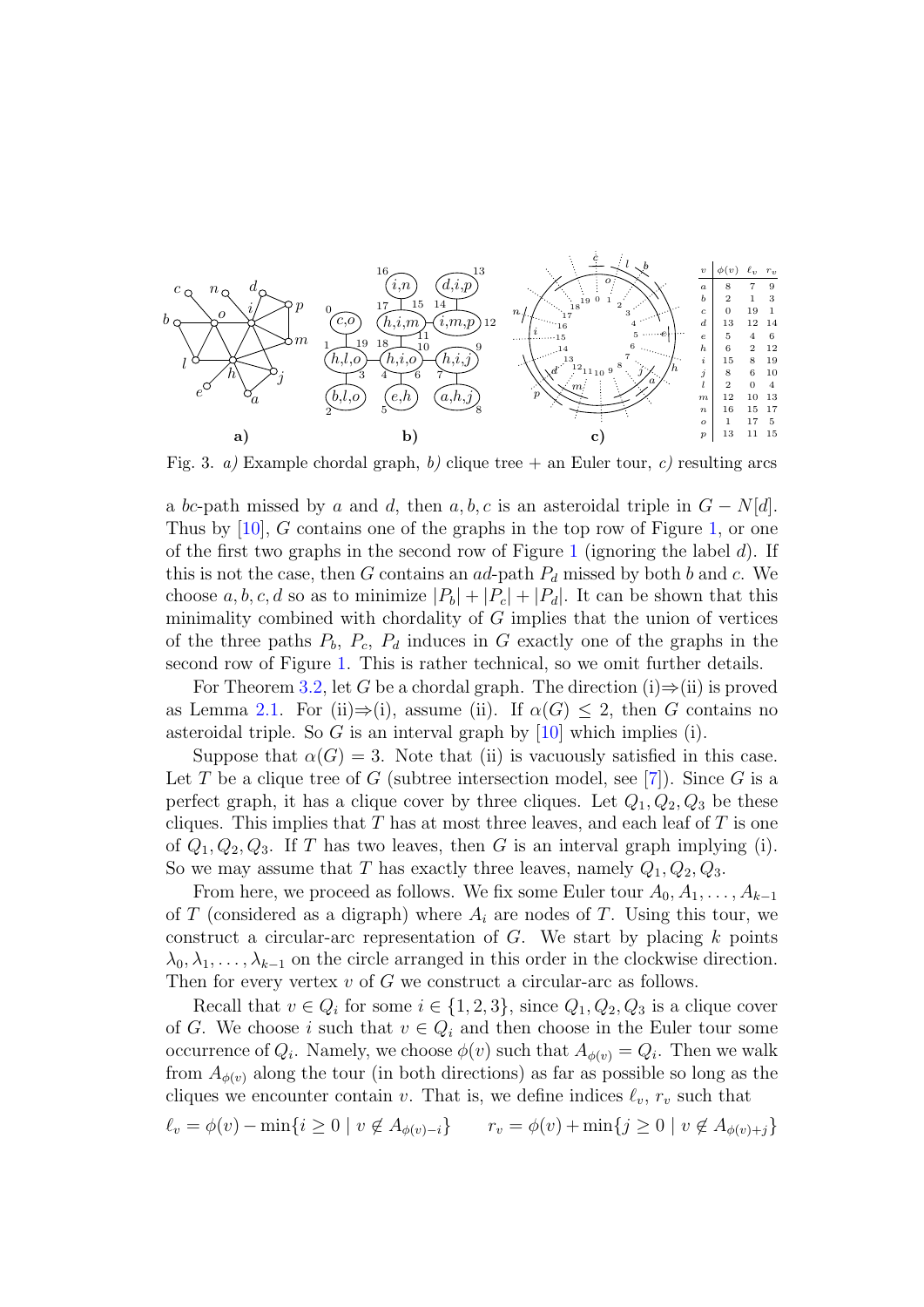We represent v by a clockwise arc from  $\lambda_{\ell_v+1}$  to  $\lambda_{r_v-1}$  (indices taken modulo k).

We refer to Figure [3](#page-4-0) for an illustration of this process. It can be shown that in case  $\alpha(G) = 3$  this constructs a valid circular-arc representation of G.

So we may assume that  $\alpha(G) = 4$ . We proceed similarly as in the previous case but with more care. Let  $T$  be a clique tree of  $G$ . Since  $G$  is perfect,  $T$  has a clique cover by four cliques. Let  $Q_1, Q_2, Q_3, Q_4$  be these cliques. It follows that T has at most four leaves and each leaf of T is one of  $Q_1, Q_2, Q_3, Q_4$ .

Assume first that T has exactly four leaves, namely  $Q_1, Q_2, Q_3, Q_4$ . Since T is a clique tree, for each  $i \in \{1, 2, 3, 4\}$ , there exists a vertex  $v_i$  that belongs to  $Q_i$  and no  $Q_j$ ,  $j \neq i$ . Let H denote the graph on vertices  $\{v_1, v_2, v_3, v_4\}$ where  $v_i v_j$  is an edge if and only if  $v_i, v_j$  avoid vertices  $V(H) \setminus \{v_i, v_j\}$ . We use H to guide us in the next steps. We choose an Euler tour of T satisfying  $(\star)$ :

(\*) if  $v_i v_j \in E(H)$  and  $\{v_{i'}, v_{j'}\} = V(H) \setminus \{v_i, v_j\}$ , then the subtour of the Euler tour between  $Q_i$  and  $Q_j$  contains neither or both of  $Q_{i'}, Q_{j'}$ .

It can be shown that this is always possible for some clique tree  $T$  having  $Q_1, Q_2, Q_3, Q_4$  as leaves. For this, we use the fact that H is either empty, or a 4-cycle, or a pair of disjoint edges, because  $v_1, v_2, v_3, v_4$  is not a blocking quadruple of G by (ii). From this point we proceed as in the case  $\alpha(G) = 3$ .

Finally, if T has three leaves or less, we again have pairwise non-adjacent vertices  $v_1, v_2, v_3, v_4$  in the cliques  $Q_1, Q_2, Q_3, Q_4$ , and we define the graph H as before. We use H to define  $\phi$  (rather than to choose an Euler tour) using which we construct circular-arcs as in the case  $\alpha(G) = 3$ . We omit further details.

## References

- <span id="page-5-0"></span>[1] Bang-Jensen, J. and P. Hell, On the chordal proper circular-arc graphs, Discrete Mathematics **128** (1994), pp. 395–398.
- <span id="page-5-1"></span>[2] Bonomo, F., G. Durán, L. N. Grippo and M. D. Safe, *Partial characterizations* of circular-arc graphs, Journal of Graph Theory 61 (2009), pp. 289–306.
- <span id="page-5-4"></span>[3] Brandstädt, A., and C. T. Hoàng, On clique separators, nearly chordal graphs, and the Maximum Weight Stable Set problem, Theoretical Computer Science 389 (2007), pp. 295–306.
- <span id="page-5-2"></span>[4] Booth, K. S. and G. S. Lueker, Testing for the consecutive ones property, interval graphs and graph planarity using PQ-tree algorithms, Journal of Computer and System Sciences 13 (1976), pp. 335–379.
- <span id="page-5-3"></span>[5] Corneil, D. G., S. Olariu and L. Stewart, The LBFS structure and recognition